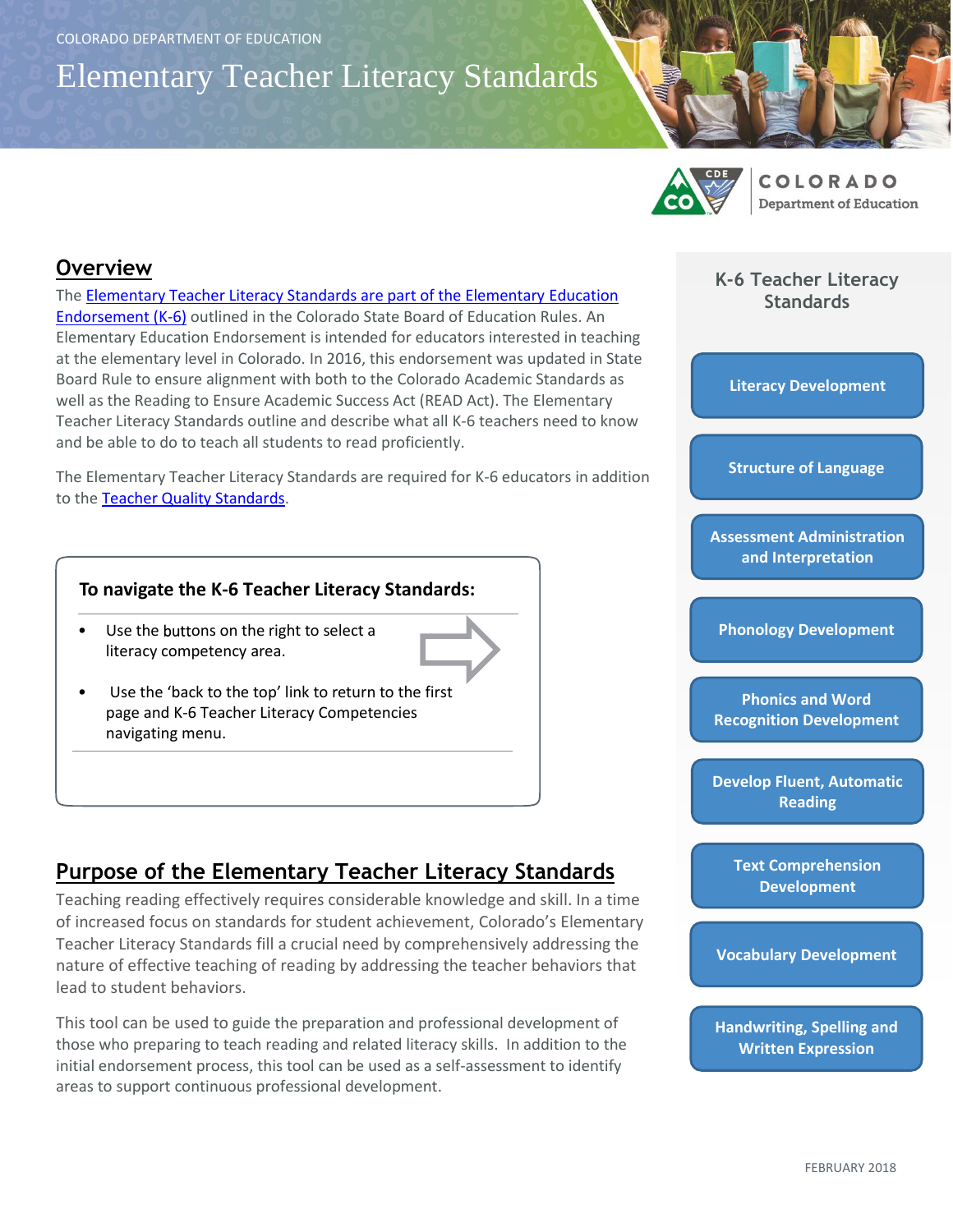

# **Literacy Development**

An elementary educator that is highly knowledgeable about literacy development is also able to develop oral and written learning, as well as:

- *Understand and explain the language processing requirements of proficient reading and writing including:*
	- o phonological (speech sound) processing
	- o orthographic (print) processing
	- o semantic (meaning) processing
	- o syntactic (sentence level) processing
	- o discourse (connected text level) processing
- *Understand and explain other aspects of cognition and behavior that affect reading and writing including*
	- o attention
	- o executive function
	- o memory
	- o processing speed
	- o graphomotor control
- *Define and identify environmental, cultural and social factors that contribute to literacy development* (e.g., language spoken at home, language and literacy experiences and cultural values).
- *Know and identify phases in the typical developmental progression of oral language* (semantic, syntactic, pragmatic); phonological skill; printed word recognition; spelling; reading fluency; reading comprehension and written expression.
- *Understand and explain the known causal relationship among phonological skill, phonic decoding, spelling, accurate and automatic word recognition, text reading fluency, background knowledge, verbal reasoning skill, vocabulary, reading comprehension and writing.*
- *Know and explain how the relationships among the major components of literacy development change with reading development* (i.e., changes in oral language, including phonological awareness; phonics and word recognition; spelling; reading and writing fluency; vocabulary; reading comprehension skills and strategies; written expression).
- *Know reasonable goals and expectations for learners at various stages of reading and writing development.*

- back to the top -

## **Structure of Language**

An elementary educator is knowledgeable about the structure of language including:

- *Phonology (the speech sound system), and is able to:*
	- $\circ$  Identify, pronounce, classify and compare the consonant and vowel phonemes of English.
- *Orthography* (the spelling system), and is able to:
	- o Understand the broad outline of historical influences on English spelling patterns, especially Anglo-Saxon, Latin (romance) and Greek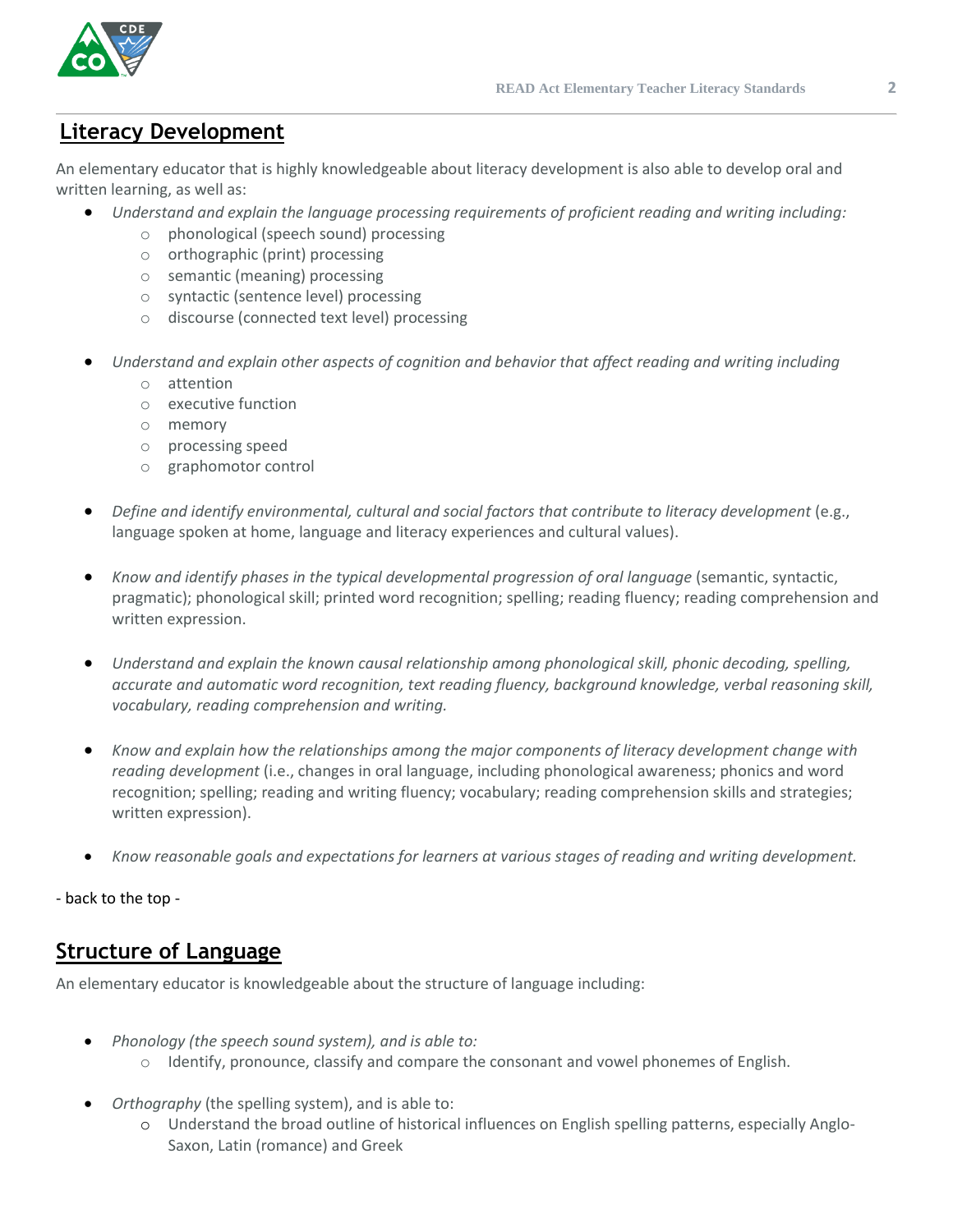

- o Define grapheme as a functional correspondence unit or representation of a phoneme
- o Recognize and explain common orthographic rules and patterns in English
- o Know the difference between "high frequency" and "irregular" words
- o Identify, explain and categorize six basic syllable types in English spelling.
- *Morphology, and is able to:* 
	- o Identify and categorize common morphemes in English, including Anglo-Saxon compounds, inflectional suffixes and derivational suffixes
	- o Latin-based prefixes, roots and derivational suffixes
	- o Greek-based combining forms
- *Semantics, and is able to:*
	- o Understand and identify examples of meaningful word relationships or semantic organization.
- *Syntax, and is able to:* 
	- o Define and distinguish among phrases, dependent clauses and independent clauses in sentence structure
	- o Identify the parts of speech and the grammatical role of a word in a sentence.
- *Discourse Organization, and is able to:* 
	- o Explain the major differences between narrative and expository discourse
	- o Identify and construct expository paragraphs of varying logical structures (e.g., classification, reason, sequence)
	- o Identify cohesive devices in text and inferential gaps in the surface language of text.

-back to the top -

## **Assessment Administration and Interpretation**

An elementary educator is knowledgeable about the administration and interpretation of assessments for planning instruction, including:

- *Understanding the differences among screening, diagnostic, outcome and progress monitoring assessments.*
- *Understanding basic principles of test construction including reliability, validity, norm-referencing and criterion- referencing.*
- *Understanding the principles of progress monitoring and the use of graphs to indicate progress.*
- *Knowing the range of skills typically assessed in terms of phonological skills, decoding skills, oral reading skills, spelling and writing.*
- *Recognizing the content and purposes of the most common diagnostic tests used by psychologists and educational evaluators.*
- *Interpreting measures of reading comprehension and written expression to make appropriate instructional recommendations.*

-back to the top -

# **Phonology Development**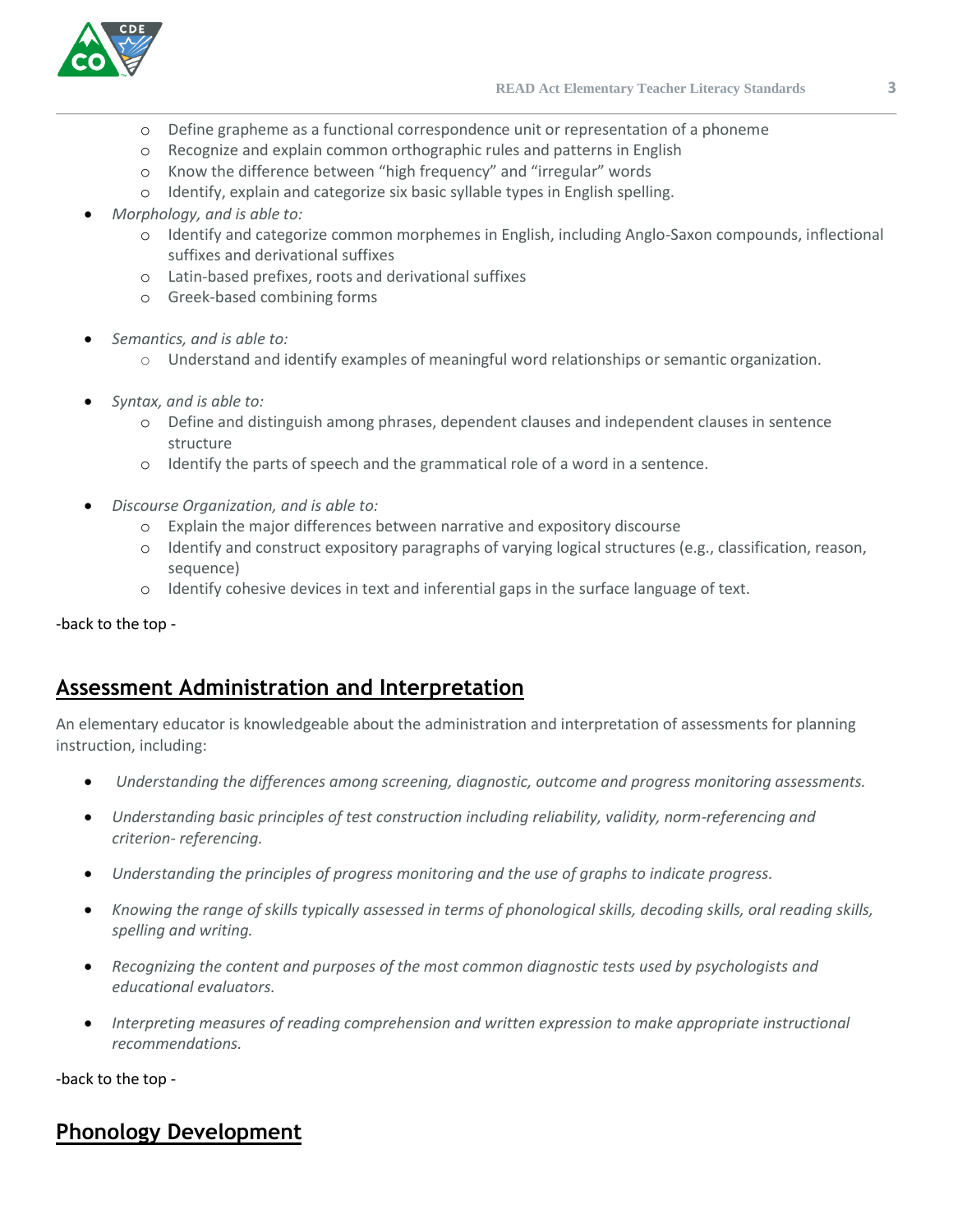

An elementary educator is able to develop phonology, and is able to:

- *Identify the general goal of phonological skill instruction and be able to explicitly state the goal of any phonological teaching activity.*
- *Know the progression of phonological skill development (i.e., rhyme, syllable, onset-rime, phoneme differentiation).*
- *Identify the differences among various phonological manipulations, including identifying, matching, blending, segmenting, substituting and deleting sounds.*
- *Understand the principles of phonological skill instruction: brief, multisensory, conceptual and auditory-verbal.*
- *Understand the reciprocal relationship among phonological processing, reading, spelling and vocabulary.*
- *Understand the phonological features of a second language, such as Spanish, and how they interfere with English pronunciation and phonics.*

-back to the top -

### **Phonics and Word Recognition Development**

An elementary educator is able to develop phonics and word-recognition knowledge related to reading including:

- *Knowing or recognizing the appropriate sequence of phonics concepts from basic to advanced.*
- *Understanding principles of explicit and direct teaching; model, lead, give guided practice and review.*
- *Stating the rationale for multisensory and multimodal techniques.*
- *Knowing the routines of a complete lesson format, from the introduction of a word-recognition concept to fluent application in meaningful reading and writing.*
- *Understanding research-based adaptations of instruction for students with weaknesses in working memory, attention, executive function or processing speed.*

-back to the top -

## **Develop Fluent, Automatic Reading**

An elementary educator is able to develop fluent, automatic reading of text, in addition to:

- *Understanding the role of fluency in word recognition, oral reading, silent reading, comprehension of written discourse and motivation to read.*
- *Understanding reading fluency as a stage of normal reading development, as the primary symptom of some reading disorders and as a consequence of practice and instruction.*
- *Defining and identifying examples of text at a student's frustration, instructional and independent reading level.*
- *Knowing sources of activities for building fluency in component reading skills*.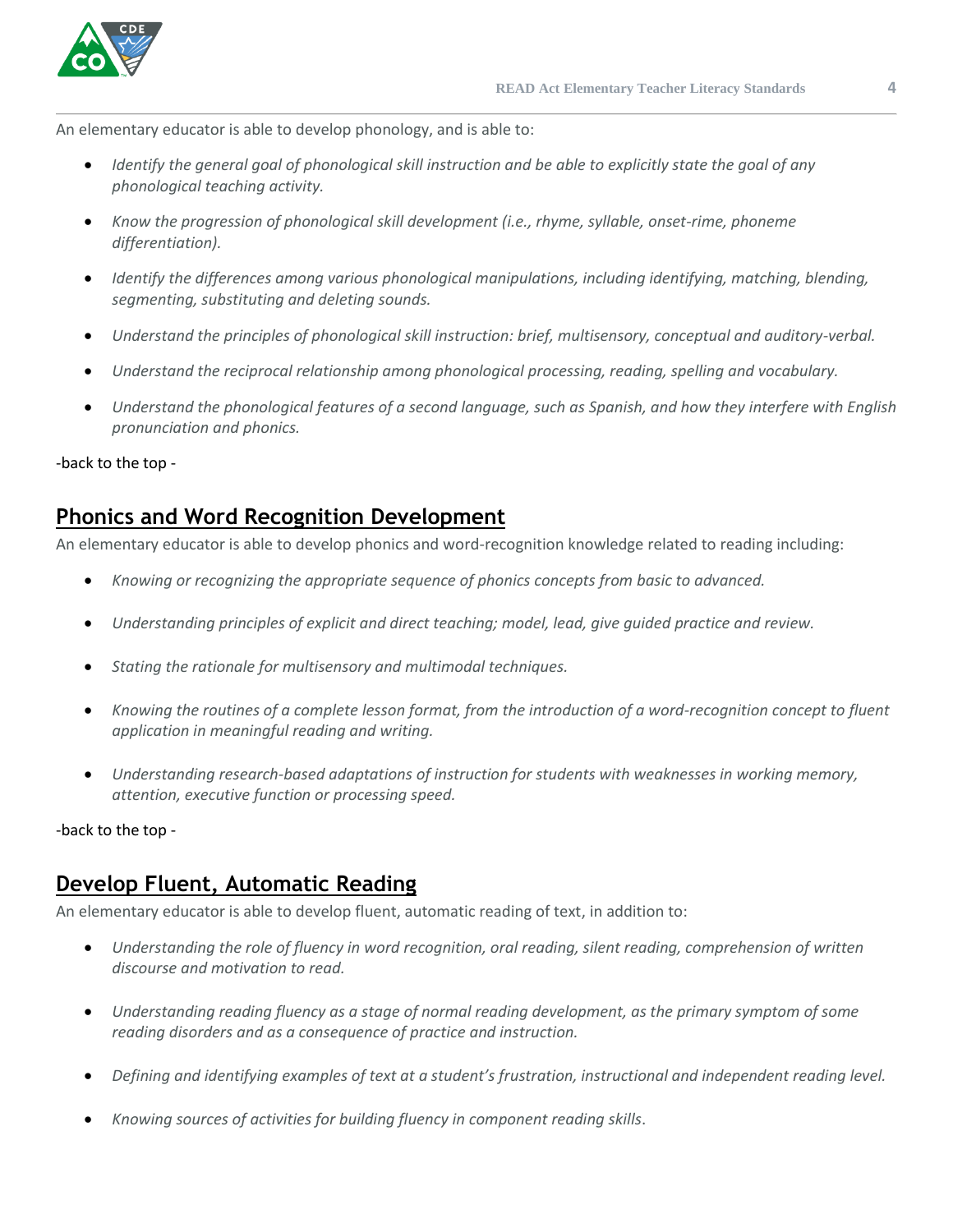

- *Knowing which instructional activities and approaches are most likely to improve fluency outcomes.*
- *Understanding techniques to enhance a student's motivation to read.*
- *Understanding appropriate uses of assistive technology for students with serious limitations in reading fluency.*
- *Understand the relationship between accuracy and reading fluency.*

-back to the top -

#### **Vocabulary Development**

An elementary educator is knowledgeable about vocabulary development related to reading instruction, in addition to:

- *Understanding the role of vocabulary development and vocabulary knowledge in comprehension.*
- *Understanding the role and characteristics of direct and indirect (contextual) methods of vocabulary instruction.*
- *Knowing varied techniques for vocabulary instruction before, during and after reading.*
- *Understanding that word knowledge is multifaceted.*
- *Understanding the sources of wide differences in students' vocabularies.*

-back to the top -

### **Text Comprehension Development**

The elementary educator is able to develop text comprehension including*:*

- *Being familiar with teaching strategies that are appropriate before, during and after reading and that promote reflective reading.*
- *Contrasting the characteristics of major text genres, including narration, exposition and argumentation.*
- *Understanding the similarities and differences between written composition and text comprehension, and the usefulness of writing in building comprehension.*
- *Identifying in any text the phrases, clauses, sentences, paragraphs and "academic language" that could be a source of miscomprehension.*
- *Understanding levels of comprehension including the surface code, text base and mental model (situation model).*
- *Understanding factors that contribute to deep comprehension, including background knowledge, vocabulary, verbal reasoning ability, knowledge of literary structures and conventions, and use of skills and strategies for close reading of text.*

-back to the top -